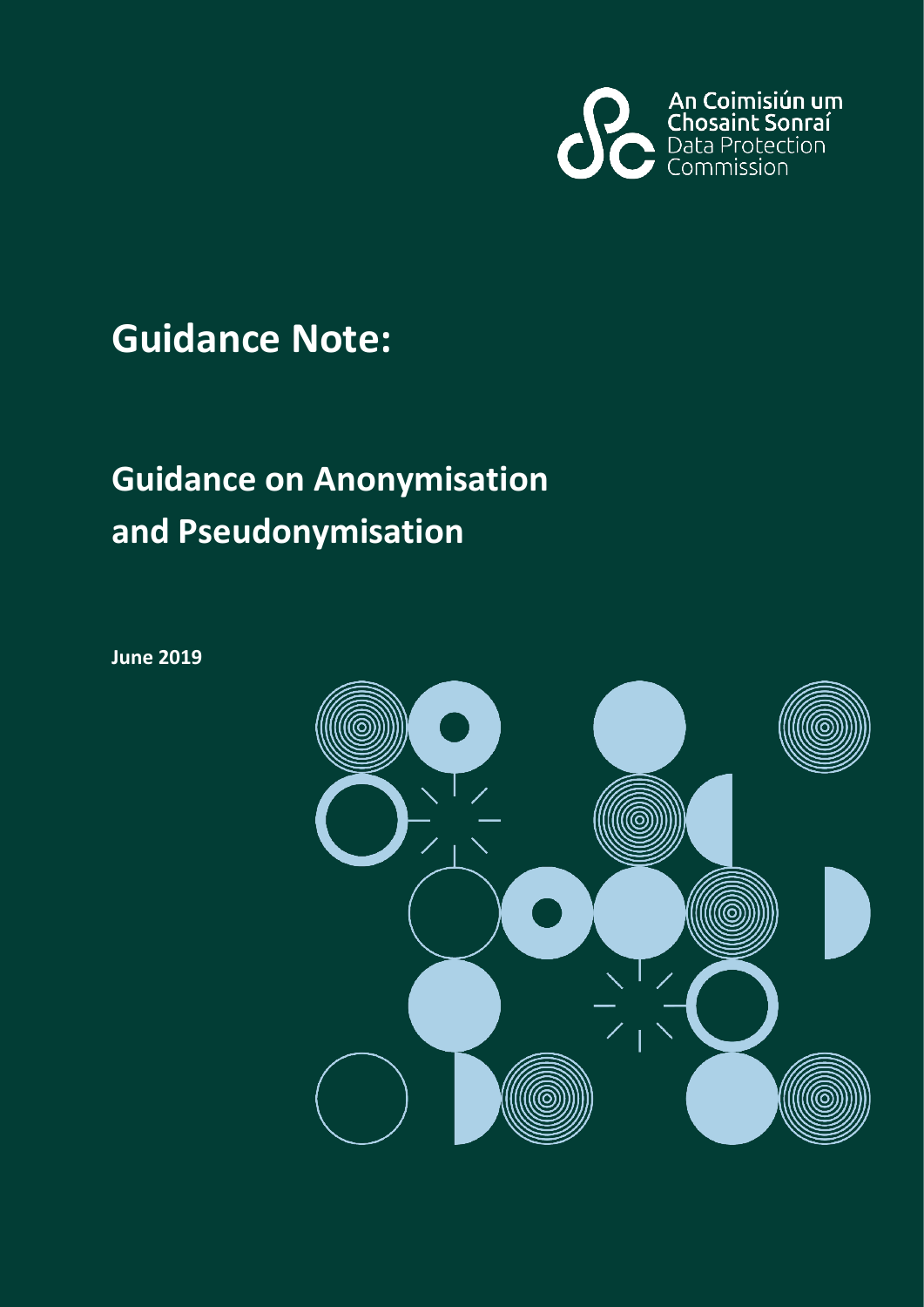### **Table of Contents**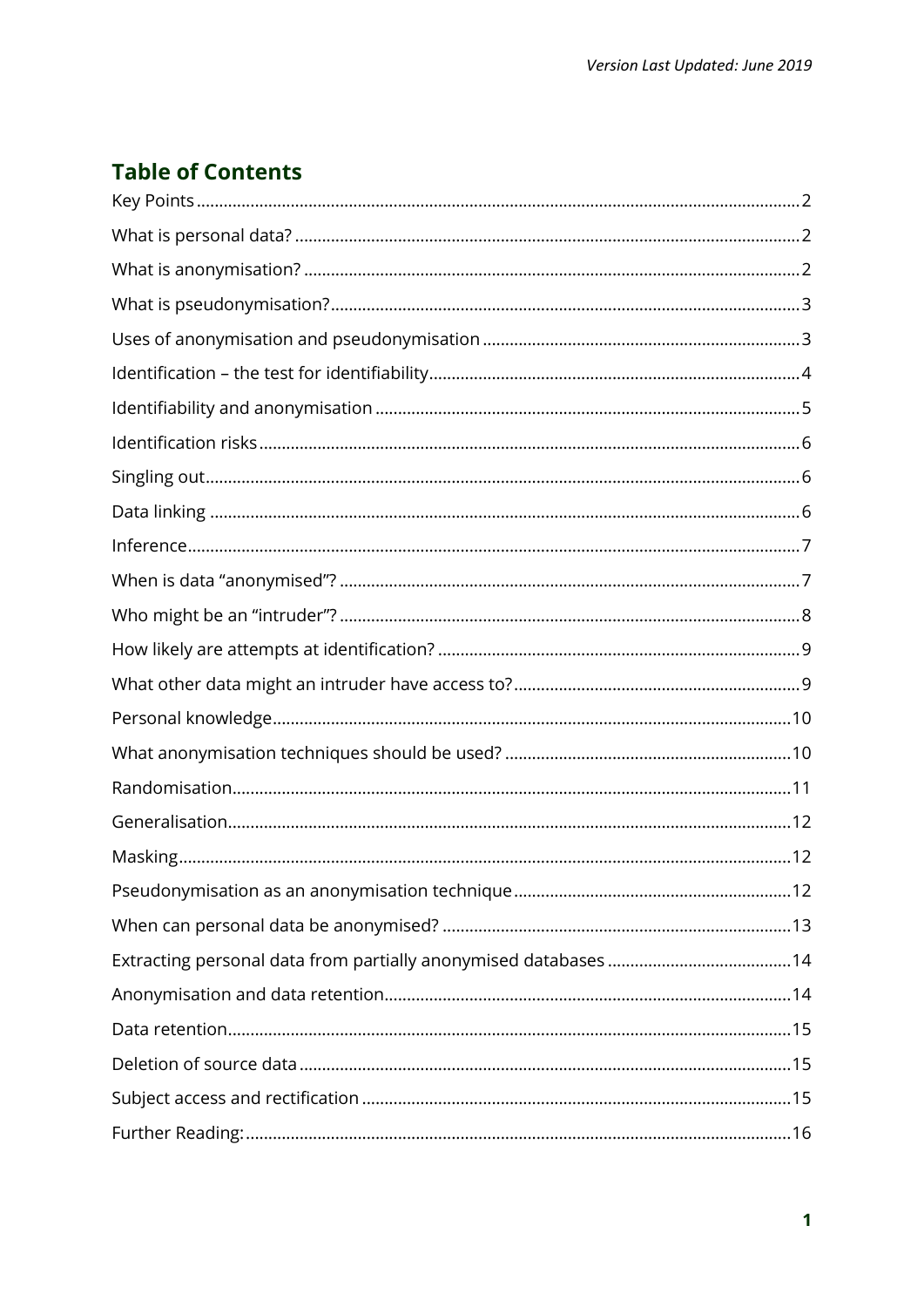### **Guidance on Anonymisation and Pseudonymisation**

People in the EU have a fundamental right to privacy; it is important for organisations that process personal data to be cognisant of this right. When carried out effectively, anonymisation and pseudonymisation can be used to protect the privacy rights of individual data subjects and allow organisations to balance this right to privacy against their legitimate goals.

The guidance note aims to provide information about using these techniques.

#### <span id="page-2-0"></span>**Key Points**

- $\checkmark$  Irreversibly and effectively anonymised data is not "personal data" and the data protection principles do not have to be complied with in respect of such data. Pseudonymised data remains personal data.
- $\checkmark$  If the source data is not deleted at the same time that the 'anonymised' data is prepared, where the source data could be used to identify an individual from the 'anonymised' data, the data may be considered only 'pseudonymised' and thus still 'personal data', subject to the relevant data protection legislation.
- $\checkmark$  Data can be considered "anonymised" from a data protection perspective when data subjects are not identified or identifiable, having regard to all methods reasonably likely to be used by the data controller or any other person to identify the data subject, directly or indirectly.

#### <span id="page-2-1"></span>**What is personal data?**

Personal data means any information relating to an identified or identifiable individual. This individual is also known as a 'data subject'.

An identifiable individual is one who can be identified, directly or indirectly, in particular by reference to an identifier such as a name, an identification number, location data, an online identifier or to one or more factors specific to the physical, physiological, genetic, mental, economic, cultural or social identity of that individual.

The definition above reflects the wording of both the General Data Protection Regulation (GDPR) and the Irish Data Protection Act 2018. Accordingly, data about living individuals which has been anonymised such that it is not possible to identify the data subject from the data or from the data together with certain other information, is not governed by the GDPR or the Data Protection Act 2018, and is not subject to the same restrictions on processing as personal data.

#### <span id="page-2-2"></span>**What is anonymisation?**

"Anonymisation" of data means processing it with the aim of irreversibly preventing the identification of the individual to whom it relates. Data can be considered effectively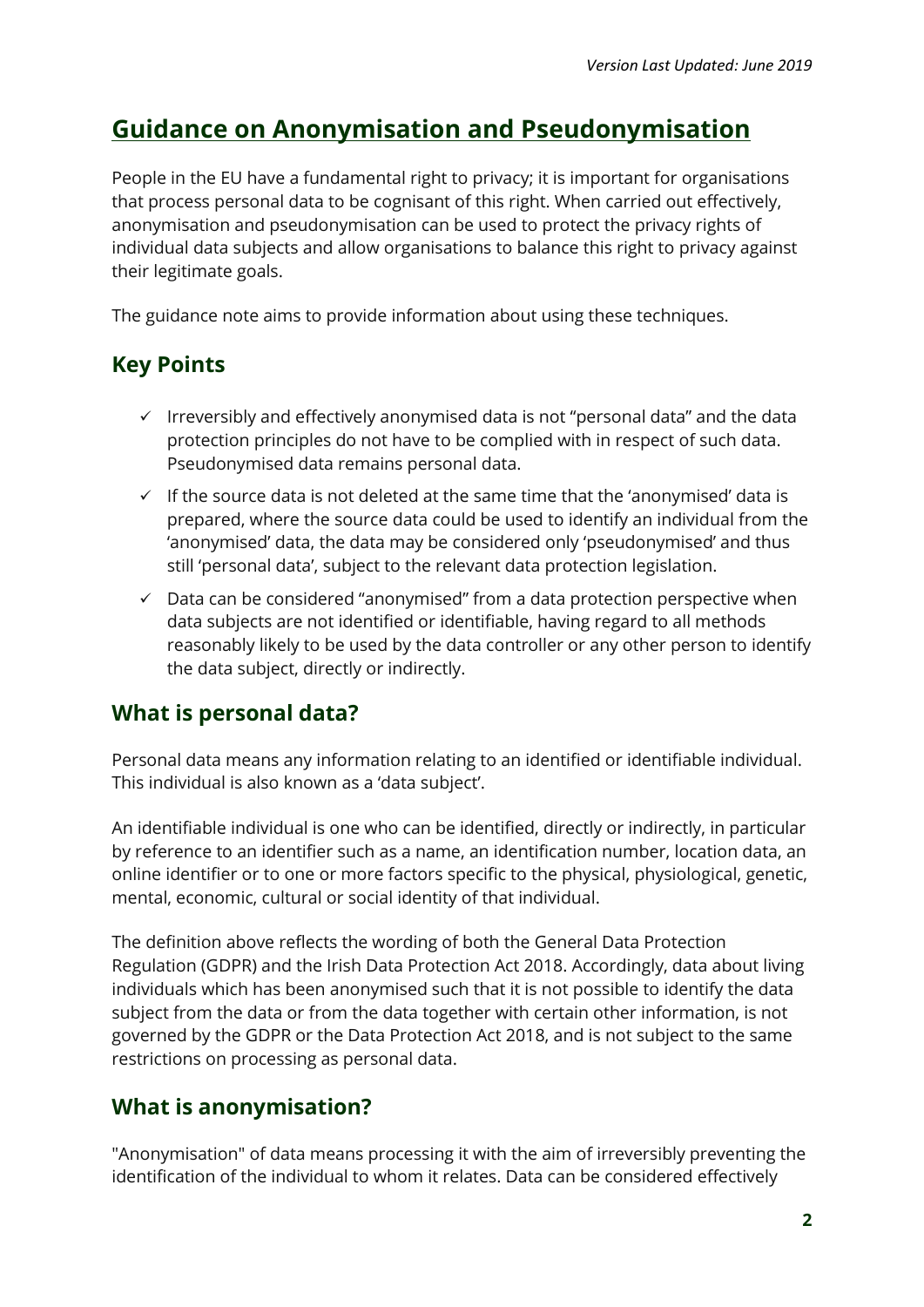and sufficiently anonymised if it does not relate to an identified or identifiable natural person or where it has been rendered anonymous in such a manner that the data subject is not or no longer identifiable.

There is a lot of research currently underway in the area of anonymisation, and knowledge about the effectiveness of various anonymisation techniques is constantly changing. It is therefore impossible to say that a particular technique will be 100% effective in protecting the identity of data subjects, but this guidance is intended to assist with identifying and minimising the risks to data subjects when anonymising data. In the case of anonymisation, by 'identification' we mean the possibility of retrieving a person's name and/or address, but also the potential identifiability by singling out, linkability and inference.

#### <span id="page-3-0"></span>**What is pseudonymisation?**

"Pseudonymisation" of data means replacing any identifying characteristics of data with a pseudonym, or, in other words, a value which does not allow the data subject to be directly identified.

The GDPR and the Data Protection Act 2018 define pseudonymisation as the processing of personal data in such a manner that the personal data can no longer be attributed to a specific data subject without the use of additional information, provided that (a) such additional information is kept separately, and (b) it is subject to technical and organisational measures to ensure that the personal data are not attributed to an identified or identifiable individual.

Although pseudonymisation has many uses, it should be distinguished from anonymisation, as it only provides a limited protection for the identity of data subjects in many cases as it still allows identification using indirect means. Where a pseudonym is used, it is often possible to identify the data subject by analysing the underlying or related data.

#### <span id="page-3-1"></span>**Uses of anonymisation and pseudonymisation**

Data which has been irreversibly anonymised ceases to be "personal data", and processing of such data does not require compliance with the Data Protection law. In principle, this means that organisations could use it for purposes beyond those for which it was originally obtained, and that it could be kept indefinitely.

In some cases, it is not possible to effectively anonymise data, either because of the nature or context of the data, or because of the use for which the data is collected and retained. Even in these circumstances, organisations might want to use anonymisation or pseudononymisation techniques:-

**1.** As part of a "privacy by design" strategy to provide improved protection for data subjects.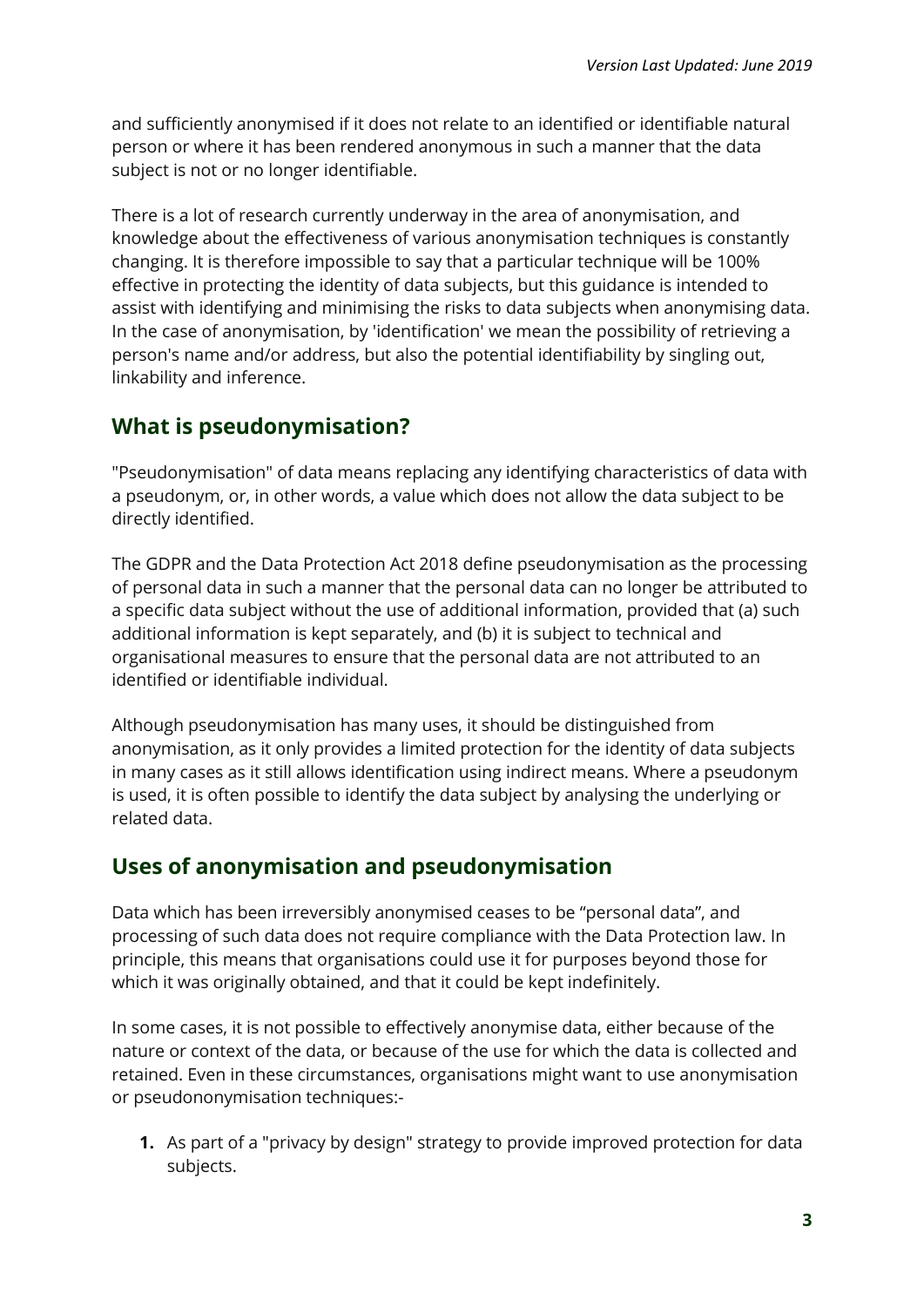- **2.** As part of a risk minimisation strategy when sharing data with data processers or other data controllers.
- **3.** To avoid inadvertent data breaches occurring when your staff is accessing personal data.
- **4.** As part of a "data minimisation" strategy aimed at minimising the risks of a data breach for data subjects.

Even where anonymisation is undertaken, it does retain some inherent risk. As mentioned, pseudonymisation is not the same as anonymisation and should not be equated as such – the information remains personal data. Even where effective anonymisation takes place, other regulations may apply – for instance the ePrivacy directive applies in many regards to information rather than personal data. And finally, even where effective anonymisation can be carried out, any release of a dataset may have residual privacy implications, and the expectations of the concerned individuals should be accounted for.

#### <span id="page-4-0"></span>**Identification – the test for identifiability**

In order to determine whether data has been sufficiently anonymised to bring it outside the scope of data protection law, it is necessary to consider the second element of the definition, relating to the identification of the data subject, in greater detail.

The Article 29 Working Party on Data Protection (now replaced by the European Data Protection board, or ['EDPB'](https://edpb.europa.eu/)) has previously suggested the [following test](https://ec.europa.eu/justice/article-29/documentation/opinion-recommendation/files/2007/wp136_en.pdf) for when an individual is identified or identifiable:

*In general terms, a natural person can be considered as "identified" when, within a group of persons, he or she is "distinguished" from all other members of the group. Accordingly, the natural person is "identifiable" when, although the person has not been identified yet, it is possible to do it…*

Thus, a person does not have to be named in order to be identified. If there is other information enabling an individual to be connected to data about them, which could not be about someone else in the group, they may still "be identified".

In determining whether a person can be distinguished from others in a group, it is important to consider what **"identifiers"** are contained in the information held. Identifiers are pieces of information which are closely connected with a particular individual, which could be used to single them out. Such identifiers can be "direct", like the data subject's name or image, or "indirect", like their phone number, email address or a unique identifier assigned to the data subject by the data controller. As a result, removing direct identifiers does not render data sets anonymous. Data which are not identifiers may also be used to provide context which may lead to identification or distinction between users – e.g. a series of data about their location, or perhaps their shopping or internet search history. Indeed, these kinds of data series on their own may be sufficient to distinguish and identify an individual.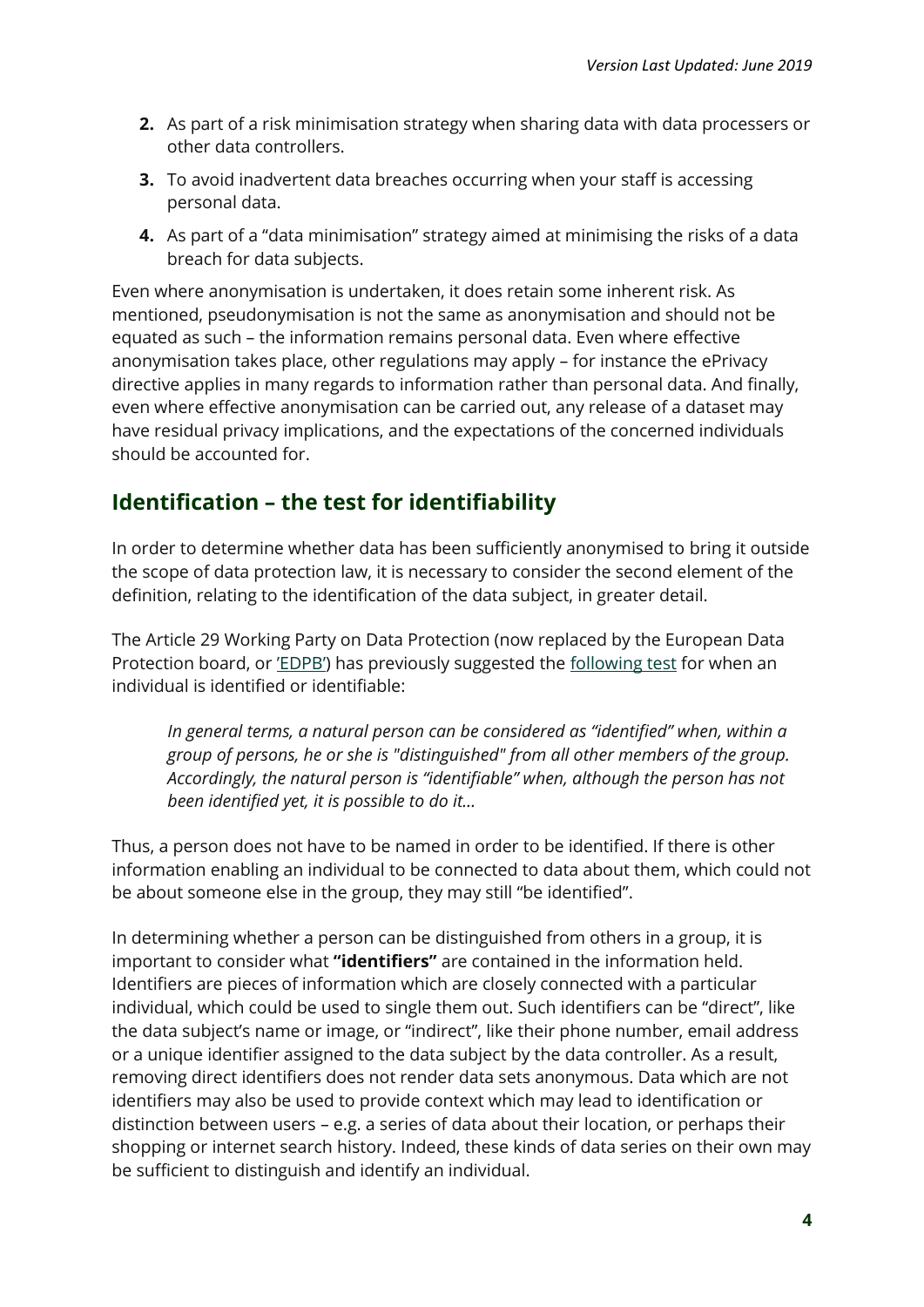However, just because data about individuals contains identifiers does not mean that the data subjects will be identified or identifiable. This will depend on contextual factors. Information about a child's year of birth might allow them to be singled out in their family, but would probably not allow them to be distinguished from the rest of their school class, if there are a large number of other children with the same year of birth. Similarly, data about the family name of an individual may distinguish them from others in their workplace, but might not allow them to be identified in the general population if the family name is common.

On the other hand, data which appear to be stripped of any personal identifiers can sometimes be linked to an individual when combined with other information, which is available publicly or to a particular individual or organisation. This occurs particularly in cases where there are unique combinations of connected data. In the above case for instance, if there was one child with a particular birthday in the class then having that information alone allows identification.

#### <span id="page-5-0"></span>**Identifiability and anonymisation**

The concept of "identifiability" is closely linked with the process of anonymisation. Even if all of the direct identifiers are stripped out of a data set, meaning that individuals are not "identified" in the data, the data will still be personal data if it is possible to link any data subjects to information in the data set relating to them.

[Recital](https://www.dataprotection.ie/docs/EU-Directive-95-46-EC-The-Recitals-Page-1/90.htm) 26 of the GDPR provides that when determining whether an individual is identifiable or not *"[…] account should be taken of all the means reasonably likely to be used, such as singling out, either by the controller or by another person to identify the natural person directly or indirectly"* and that when determining *wh*ether means are 'reasonably likely to be used' to identify the individual *"[…] account should be taken of all objective factors, such as the costs of and the amount of time required for identification, taking into consideration the available technology at the time of the processing and technological developments."* Recital 26 also clarifies that the principles of data protection do not apply to anonymous information.

Therefore, to determine when data are rendered anonymous for data protection purposes, you have to examine what means and available datasets might be used to reidentify a data subject. Organisations don't have to be able to prove that it is impossible for any data subject to be identified in order for an anonymisation technique to be considered successful. Rather, if it can be shown that it is unlikely that a data subject will be identified given the circumstances of the individual case and the state of technology, the data can be considered anonymous.

Some different ways that re-identification can take place are discussed below.

If the source data is not deleted at the time of the anonymisation, the data controller who retains both the source data and the anonymised data will normally be in a position to identify individuals from the anonymised data. In such cases, the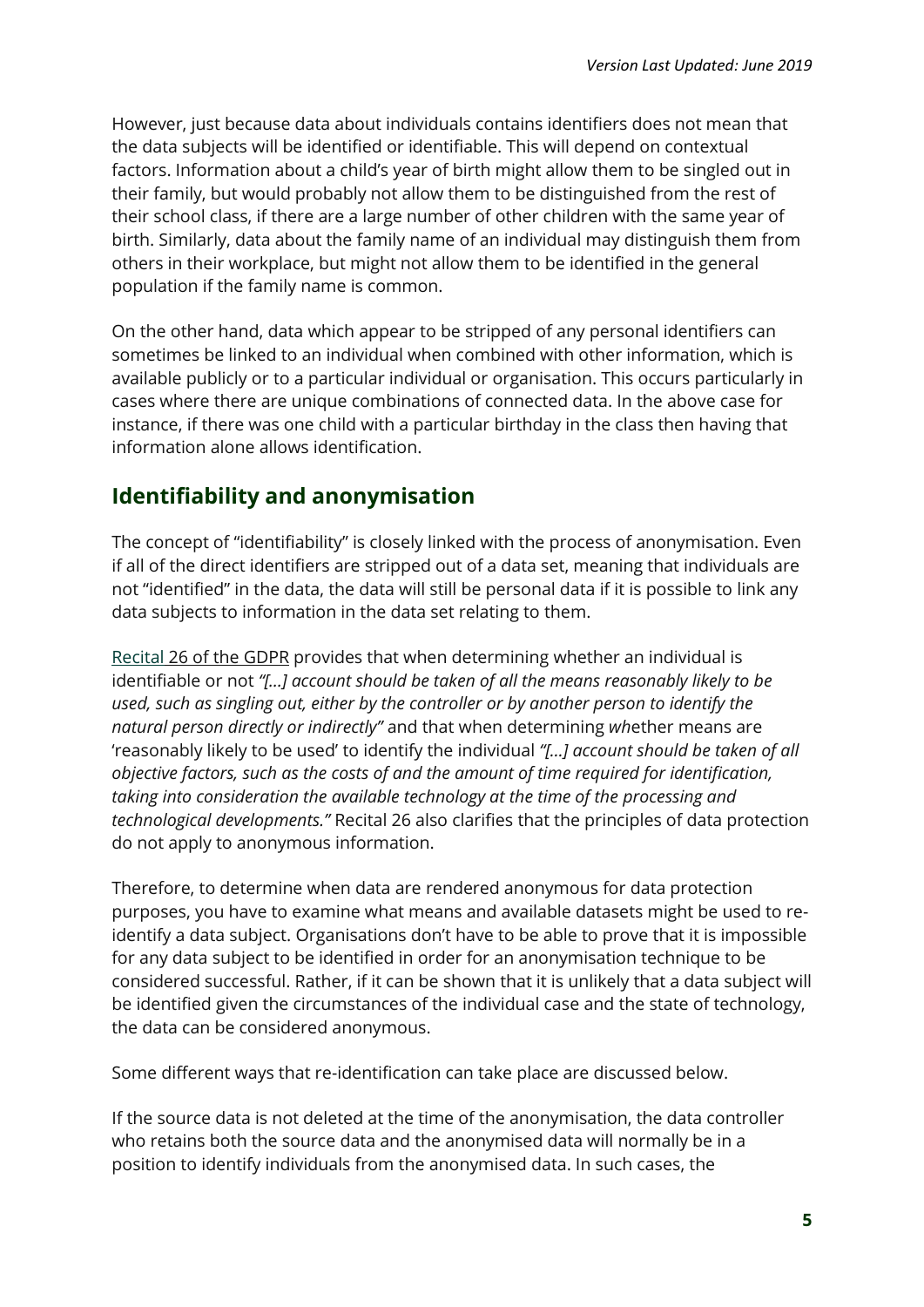anonymised data must still be considered to be personal data while in the hands of the data controller, unless the anonymisation process would prevent the singling out of an individual data subject, even to someone in possession of the source data.

#### <span id="page-6-0"></span>**Identification risks**

It is not normally possible to quantify the likelihood of re-identification of individuals from anonymised data. However, thinking about the risks which are present will assist in assessing whether identification of data subjects from anonymised data is likely. An effective anonymisation technique will be able to prevent the singling out of individual data subjects, the linking of records or matching of data between data sets, and inference of any information about individuals from a data set.

#### <span id="page-6-1"></span>**Singling out**

"Singling out" occurs where it is possible to distinguish the data relating to one individual from all other information in a dataset. This may be because information relating to one individual has a unique value; such in a data set which records the height of individuals, where only one person is 190cm tall, that individual is singled out. It might also occur if different data related to the same individuals is connected in the data set and one individual has a unique combination of values. For example, there might be only one individual in a dataset who is 160cm tall and was born in 1990, even though there are many others who share either the height or year of birth.

#### <span id="page-6-2"></span>**Data linking**

Any linking of identifiers in a data set will make it more likely that an individual is identifiable. For example, taken individually the first and second name "John" and "Smith" might not be capable of distinguishing one of a large company's customers from all other customers, but if the two pieces of information are linked, it is far more likely that "John Smith" will refer to a unique, identifiable individual. The more identifiers that are linked together in a data set, the more likely it is that the person to whom they relate will be identified or identifiable.

A major risk factor which may lead to the identification of individuals from anonymised data is the risk of data from one or more other sources being combined or matched with the anonymised data. This is particularly relevant where data has been pseudonymised, as a direct comparison can be made between the data masked by a pseudonym and other available data, leading to the identification, or unmasking, of data subjects. Researchers have shown many times that only a few pieces of non-identifying information, when combined, can lead to highly accurate re-identification, especially when information in the public domain is combined with otherwise anonymous data sets.

Data minimisation and collection techniques, which are also part of the principles of data protection are helpful in reducing the risk of data matching being successful. The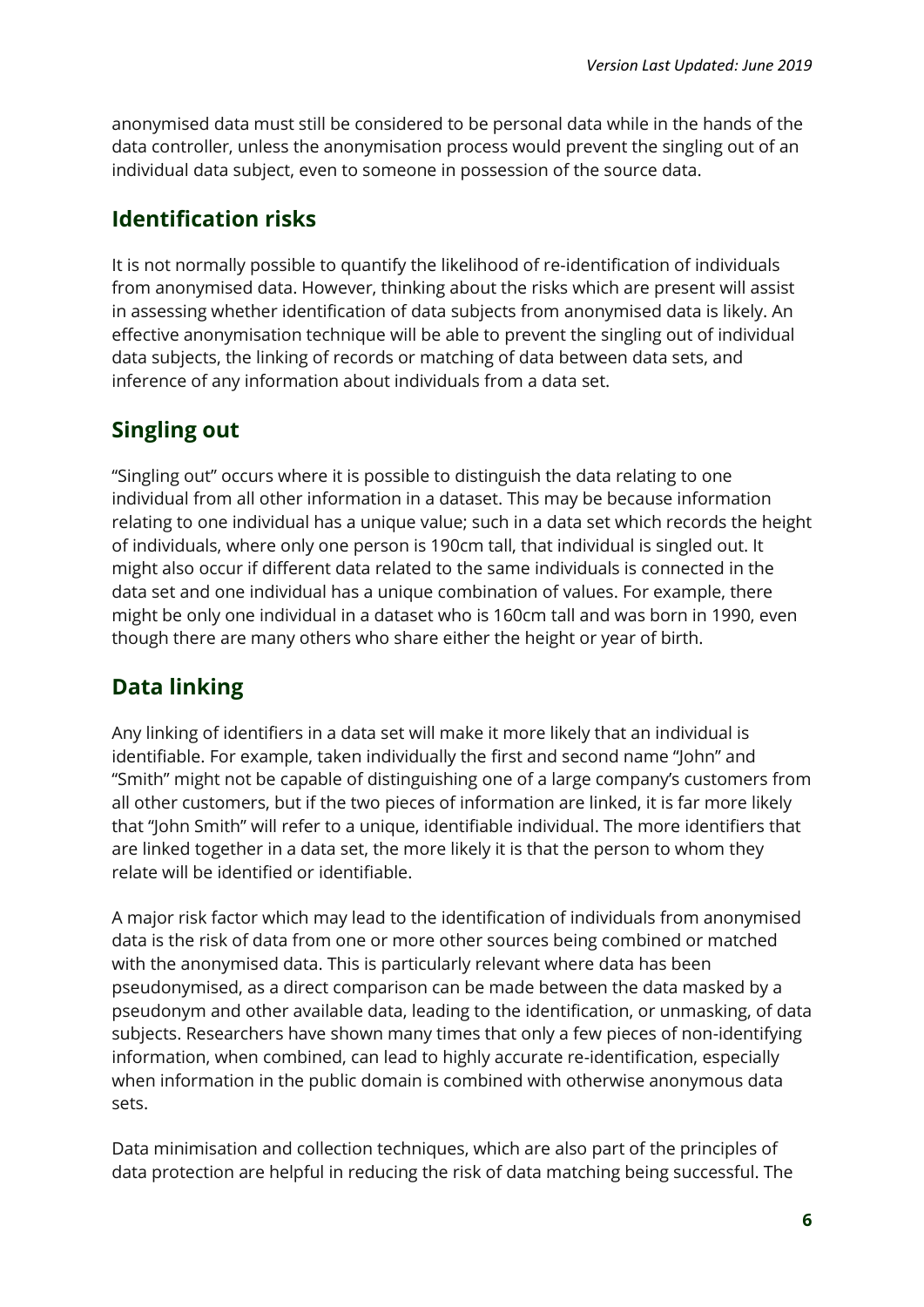GDPR specifically sets out the principle of data minimisation, that personal data processed should be adequate, relevant and limited to what is necessary in relation to the purposes for which they are processed.

#### <span id="page-7-0"></span>**Inference**

In some cases, it may be possible to infer a link between two pieces of information in a set of data, even though the information is not expressly linked. This may occur, for example, if a dataset contains statistics regarding the seniority and pay of the employees of a company. Although such data would not point directly to the salaries of individuals in the dataset, an inference might be drawn between the two pieces of information, allowing some individuals to be identified. Where this is possible, data protection law continues to applies, and there remains a risk of re-identification that should be considered by organisations which should be appropriately safeguarded.

#### <span id="page-7-1"></span>**When is data "anonymised"?**

As set out above, data can be considered "anonymised" from a data protection perspective when data subjects are no longer identifiable, having regard to any methods reasonably likely to be used by the data controller - or any other person to identify the data subject. Data controllers need to take full account the latter condition when assessing the effectiveness of their anonymisation technique.

If the data controller retains the raw data, or any key or other information which can be used to reverse the 'anonymisation' process and to identify a data subject, identification by the data controller must still be considered possible in most cases. Therefore, the data may not be considered 'anonymised', but merely 'pseudonymised' and thus remains personal data, and should only be processed in accordance with Data Protection law.

Where data has been anonymised to such an extent that it would not be possible to identify an individual in the anonymised data even with the aid of the original data, the data has been fully anonymised and is not considered personal data. This might occur where the data is in an aggregated statistical format, or where random noise added to the data is such as to completely prevent a linkage between the original data and the anonymised data from being made.

It is not possible to say with certainty that an individual will never be identified from a dataset which has been subjected to an anonymisation process. It is likely that more advanced data processing techniques than currently exist will be developed in the future that may diminish any current anonymisation techniques. It is also likely that more data sets will be released into the public domain, allowing for cross comparison between datasets. Both of these developments will make it more likely that individual records can be linked between datasets in spite of any anonymisation techniques employed, and ultimately that individuals can be identified.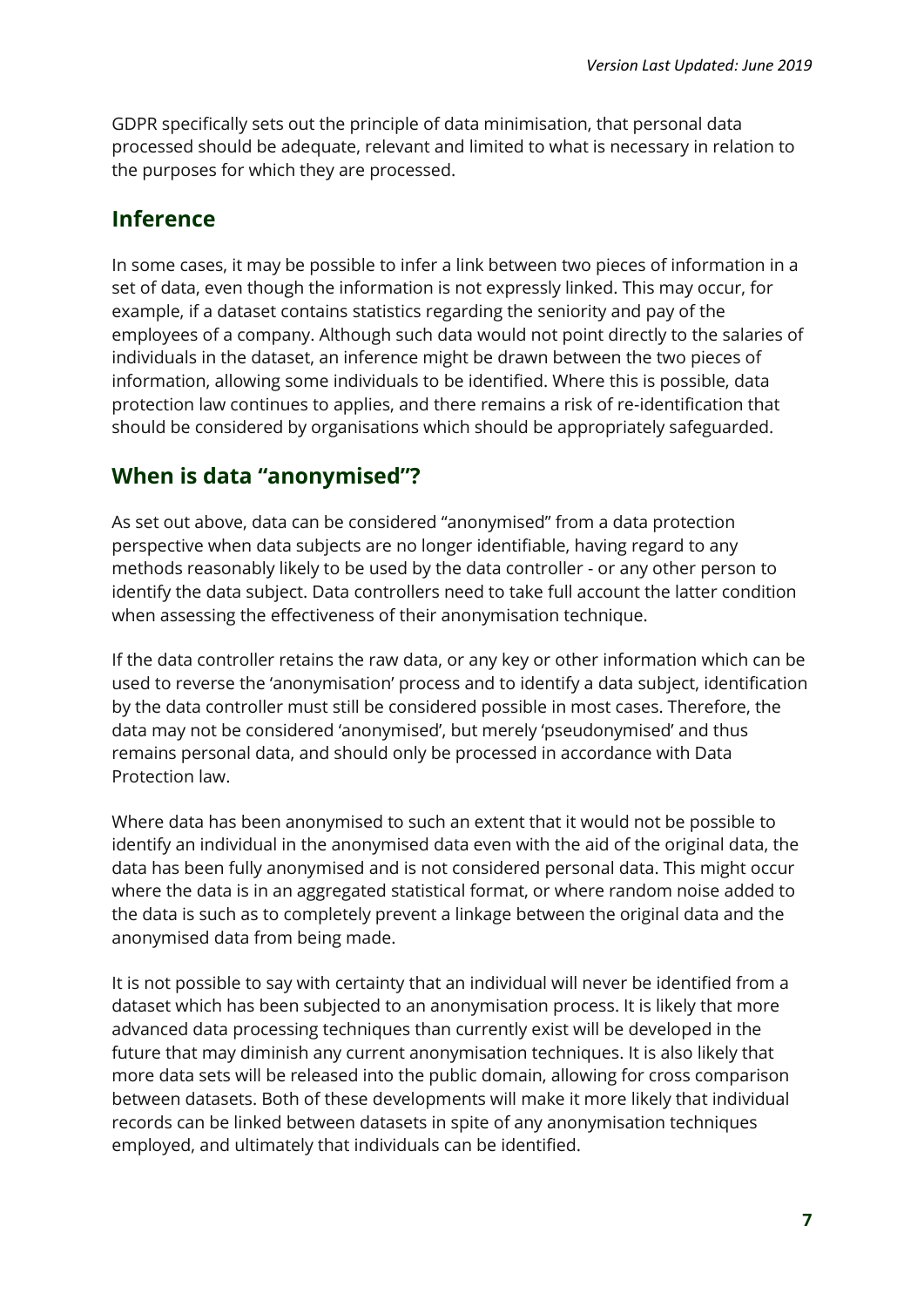However, the duty of organisations is to make all reasonable attempts to limit the risk that a person will be identified. In assessing what level of anonymisation is necessary in a particular case, you should consider all methods *reasonably likely to be used* by someone (either an "intruder" or an "insider") to identify an individual data subject given the current state of technology and the information available to such a person at present. An approach to anonymisation which affords a reasonable level of protection today may likely prevent identification into the future, but this will have to be monitored and assessed over time.

In deciding what methods are "reasonably likely" to be used by an intruder, organisations should first consider who the potential intruder might be. Organisations should also consider the sensitivity of the personal data, as well as its value to a potential intruder or any 3<sup>rd</sup> party who may gain access to the data. The more motivated a potential intruder will be to identify data subjects, the more an organisation should expect extreme measures to be used for identification. Finally, organisations should consider what other data potential intruders might be able to access, to compare with the anonymised data. This data may come from publicly available information, such as the electoral register or phone book, or from data known personally to the intruder.

#### <span id="page-8-0"></span>**Who might be an "intruder"?**

The word "intruder" is not used solely to refer to individuals who are not intended to have access to the anonymised data. It can also refer to individuals who are permitted access to the data, but who might, either intentionally or inadvertently identify a data subject from the anonymised data. When it is intended to publish anonymised data to the world at large, there is a much higher burden on organisations to ensure that the anonymisation is effective, as it may be virtually impossible to retract publication in the event of a later realisation that identification is possible, and the intent and actions of recipients goes beyond the supervision of the original data controller.

In some cases, you may want to anonymise data in order to share it with a defined group, rather than releasing it to the public at large. In such cases, you should have regard to the other information and technical know-how available to that group in deciding whether there is any reasonable likelihood of identification occurring.

In academic or institutional settings, it may be possible to include binding commitments aimed at preventing re-identification in any agreement for the sharing of anonymised data. This would reduce the likelihood of identification of data subjects occurring, and would therefore permit the sharing of more detailed data than would otherwise be the case.

In the case of anonymisation of data for use within an organisation, it may not be necessary to impose as rigorous an identifiability test as would be the case where it is intended to release the anonymised data publicly. This is because the organisation will be more likely to retain control over who is able to access the anonymised data, and the conditions under which they may do so. If these conditions are appropriately designed,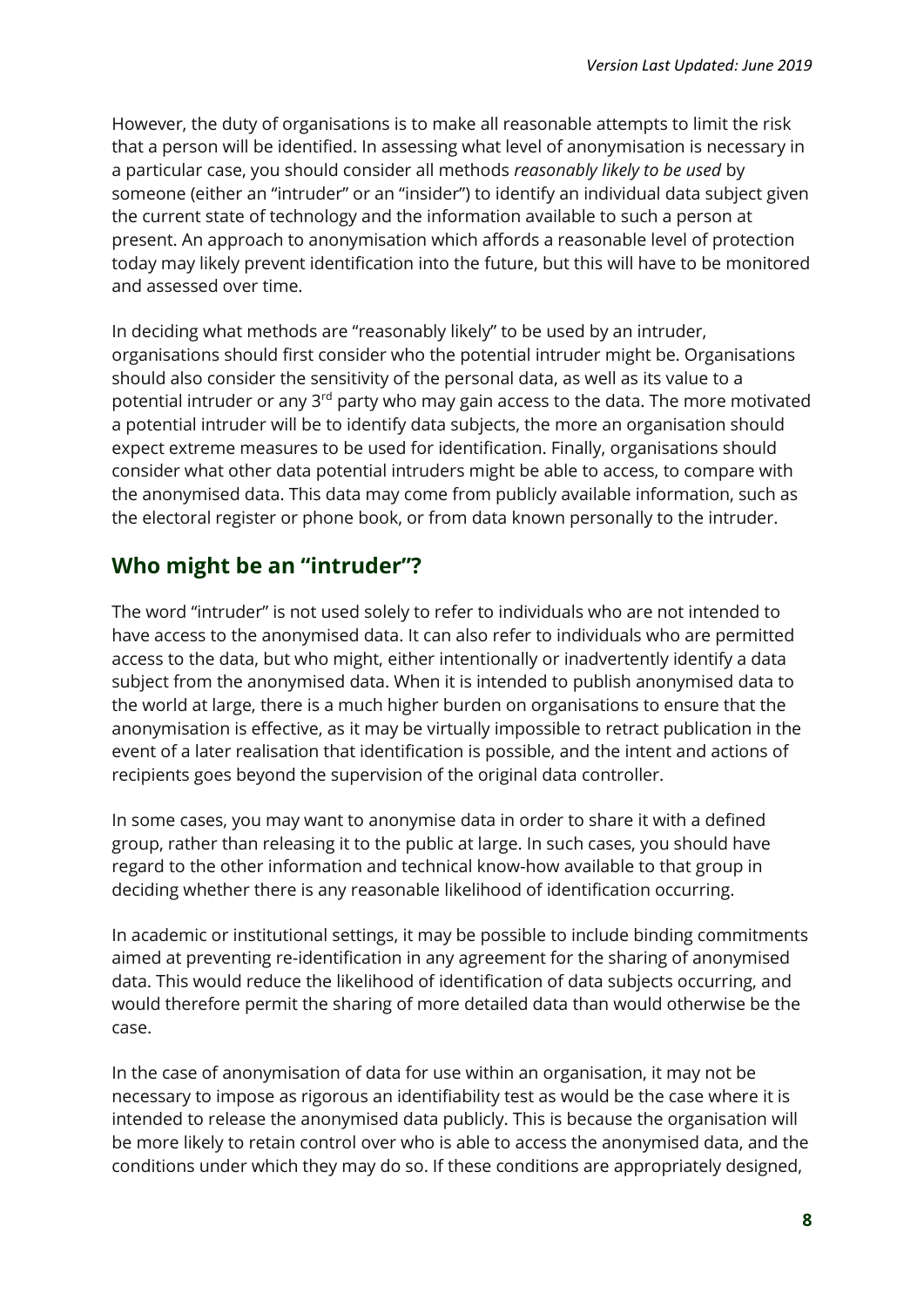they can help to reduce the risk of identification, allowing greater detail to be included in the data while retaining anonymity.

However, even when sharing anonymised data within an organisation or within a defined group with binding restrictions on the use of the data, the organisation should consider the risk of the data being accessed by an intruder from outside these groups, or being shared inappropriately. In all cases where anonymised data is prepared for internal use, regard must be had to the possibility of accidental publication, and the physical and technical security measures preventing the unauthorised access of such data. Where accidental publication or unauthorised access is more likely, greater care must be taken to limit the likelihood of identification of individuals by an intruder obtaining the anonymised data in this way.

#### <span id="page-9-0"></span>**How likely are attempts at identification?**

The more likely it is that someone may attempt to identify an individual from anonymised data, the more care has to be taken in anonymising the data. However, that in itself is not a reason to consider that anonymisation or other measures on data processing are not required. A wide range of factors will be relevant to assessing this risk, including the value of the information to any potential intruder, the range of potential intruders, and the risk of the data being shared beyond the intended recipient. In cases where financial or health information is anonymised, particular care must be taken as there is likely to be a relatively high incentive for other individuals to attempt to identify individuals from the anonymised data.

A related question is whether there is any likelihood of identification occurring inadvertently. This is most likely in circumstances where an intruder with personal knowledge of the data subject comes into possession of the anonymised data. The risk of identification by someone with personal knowledge is discussed below. It should be considered whether such inadvertent identification is possible, and take steps to minimise the potential for this to happen, either by changing the way that the data is anonymised to minimise the risk of identification by those with personal information, or by restricting circulation of the anonymised data to prevent those with personal information from coming into contact with it.

However, it should be remembered at all times that even where personal knowledge of the data is not a factor, re-identification, re-linking and inference may remain a significant risk depending on the anonymisation techniques used and the context of the data.

#### <span id="page-9-1"></span>**What other data might an intruder have access to?**

As set out above, identification can occur through the matching of different data sets. In selecting an anonymisation technique, you should consider what other data might be available publicly, or to the groups likely to have access to anonymised data, which might make identification possible. Such information includes: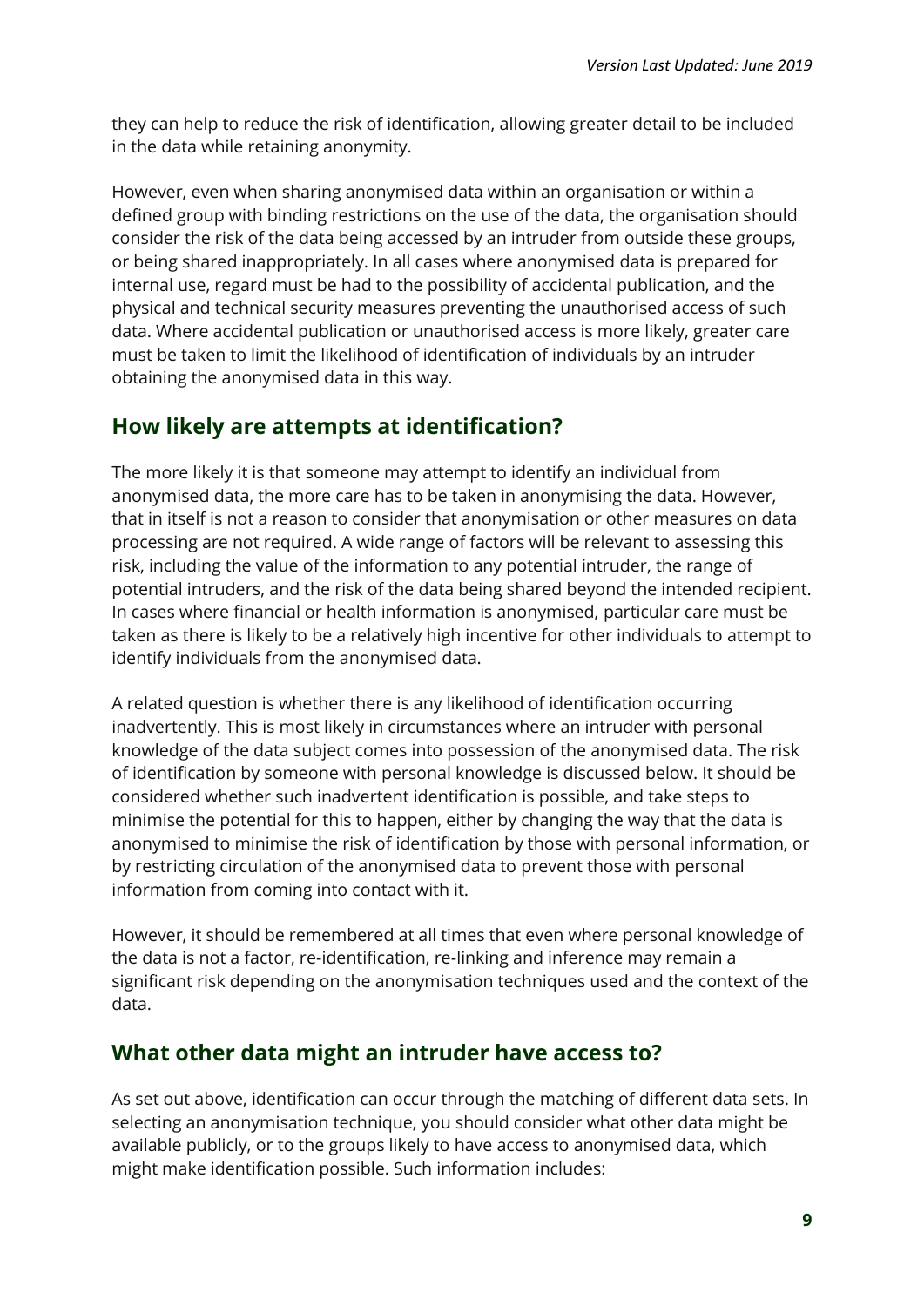- Public registers, such as the Land Registry, Register of Electors, or publicly accessible registries of the members of professions.
- Searchable information contained on the internet or in online databases. This category of information might include newspaper stories, blog posts or online directories, or data published in previous data breaches.
- Statistical data published in an anonymised format, which might be combined with certain anonymised data to identify a data subject. This is a particular concern in the case of research or statistical publications concerning the same data subjects.
- Information available to the particular organisation or individual that is being given access to anonymised data.

#### <span id="page-10-0"></span>**Personal knowledge**

In some cases, the personal knowledge of someone who comes across the data will allow that person to identify a data subject, even though identification would be impossible for someone without that personal information. For example, a doctor might be able to identify one of their patients when reading an anonymised study in a medical journal, or the residents of a village might be able to identify the individuals to whom anonymised crime figures relate.

As a result, special care should be taken in cases where the personal knowledge of an individual or group might allow that individual or group to discover new information about a data subject by linking their personal information to anonymised information about the data subject even in cases where the professional secrecy of the recipient is a factor.

It should be considered whether someone with personal knowledge is likely to have access to the anonymised data in making the assessment of whether the anonymisation process is robust enough to prevent identification in these circumstances. If the individuals with the relevant personal information are unlikely to use that personal information to attempt to identify any data subjects, because to do so would conflict with their professional obligations for example, then the fact that they will have access to the anonymised data does not necessarily mean that the data cannot be considered anonymised.

#### <span id="page-10-1"></span>**What anonymisation techniques should be used?**

Deciding on an appropriate anonymisation technique has to be done on a case by case basis, having regard to all of the relevant risk factors outlined above, and to the intended purpose of the anonymised data. Organisations have to balance the need to retain all information necessary for the purpose for which the anonymised data is to be used with the identification risks presented by the inclusion of more detailed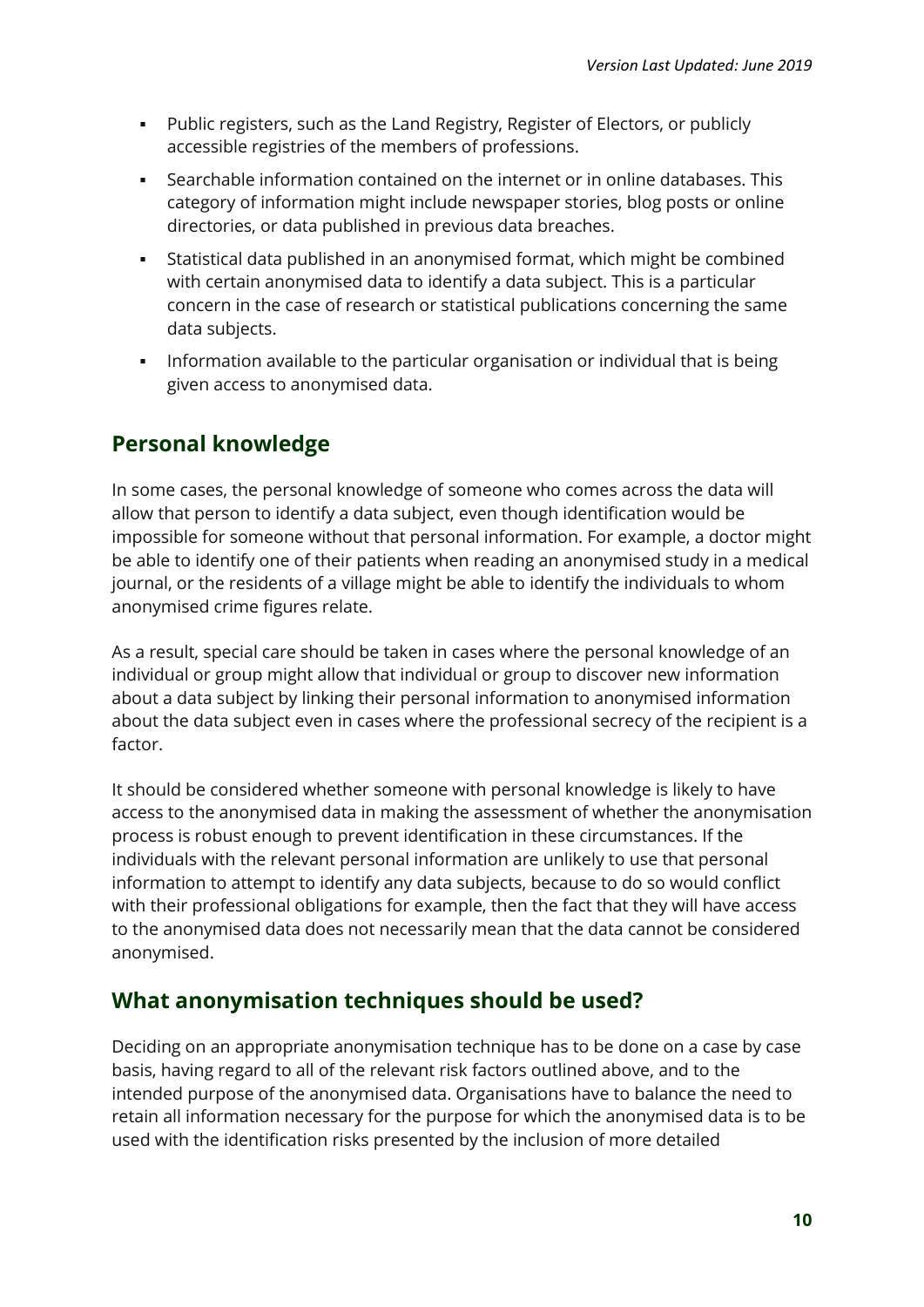information in a dataset. Where personal data cannot be effectively anonymised they must still be regarded and treated as personal data.

Data protection law does not prescribe any particular technique for anonymisation, so it is up to individual data controllers to ensure that whatever anonymisation process they choose is sufficiently robust. This document does not provide a comprehensive overview of all available anonymisation techniques, and cannot give detailed guidance on individual cases. Organisations should consult the Article 29 Working Party's opinion on Anonymisation Techniques (Opinion [05/2014\)](https://ec.europa.eu/justice/article-29/documentation/opinion-recommendation/files/2014/wp216_en.pdf), and in particular the technical annex thereto for more detailed information about the anonymisation techniques which may be relevant.

Organisations should also be aware of their obligations regarding data protection by design and by default (per Article 25 GDPR) as well as regarding the security of processing of personal data (per Article 32 GDPR).

There are, broadly speaking, two different families of anonymisation technique: "**randomisation**" and **"generalisation"**. Other techniques, such as **"masking"** or **"pseudonymisation"**, which are aimed solely at removing certain identifiers, may also play a role in reducing the risk of identification. In many cases, these techniques work best when used together, so as to combat different types of identification risk.

#### <span id="page-11-0"></span>**Randomisation**

Randomisation techniques involve the alteration of the data, in order to cut the link between the individual and the data, without losing the value in the data. These types of techniques can be used when precise information is not needed for the intended purpose of the anonymised data. Randomisation techniques may assist in reducing the risk of inference from anonymised data, as well as the risk of data matching between data sets, unless other available data sets use the same randomised values.

Randomisation may include the addition of "noise", or random small changes, into data, to limit the ability of an intruder to connect the data to an individual. For example, in a database which records the height of individuals, small increases or decreases could be made to the height of each data subject, and the data can be stated to be accurate only within the range of the additions and subtractions. It is important to make sure that the scale of the noise to be added is in line with the scale of raw values, so that this process does not produce results entirely out of line with the actual results. For example, in a database of the height of individuals, adding or subtracting between 1cm and 10cm might achieve an acceptable level of anonymity, but adding or subtracting 1m might not produce useful data, and could in some cases make it obvious who the data refers to.

"Permutation" is another type of randomisation technique. This involves swapping certain data between the records of individuals, making it more difficult to identify individuals by linking together different information relating to them. For example, in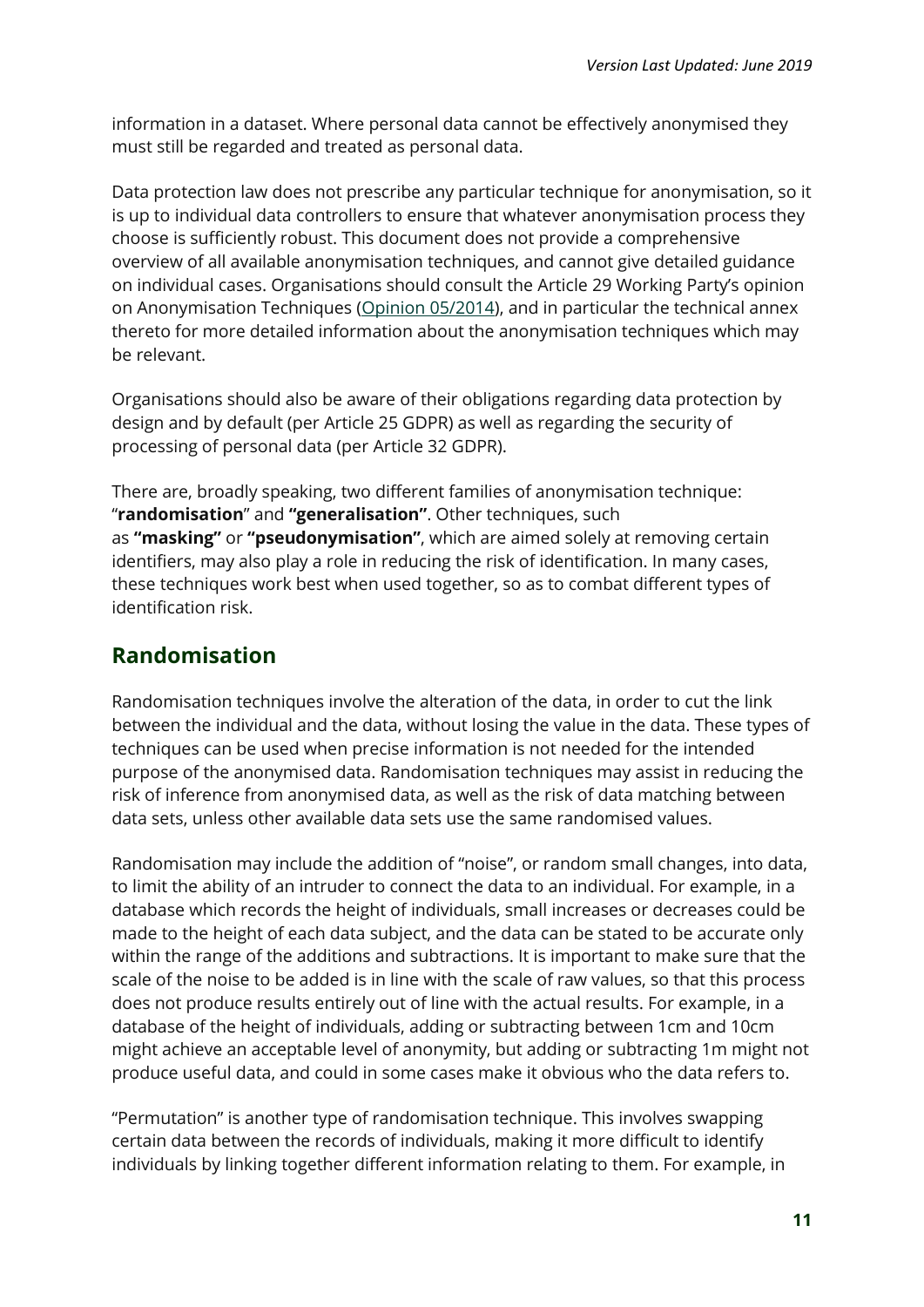the case of the height of individuals, instead of adding random noise to the data, the height values for different individuals is moved around, so that is no longer connected to other information about that individual. This is helpful if you need to retain the precise distribution of height values in the anonymised database, but you do not need to maintain correlations between height values and other information about the data subjects.

#### <span id="page-12-0"></span>**Generalisation**

Generalisation involves reducing the granularity of data, so that only less precise data is disclosed. This means that it will be less likely that individuals can be singled out, as more people are likely to share the same values. For example, a data base containing the age of data subjects might be adjusted so that it is only recorded what band of ages an individual falls within (e.g. 18-25; 25-35; 35-45; etc.).

This can be done by a process known as "k-anonymisation", which involves ensuring that each value relating to a data subject is shared by at least a minimum number (k) of others within the data set. This allows you to choose an appropriate size for the bands of information. For example, if you want each value to be shared by at least 5 individuals, you might choose to give their location by province or county rather than town, depending on the geographical distribution of individuals within the data.

However, this technique can be weak if data which is linked to the generalised field allows an individual to be singled out. For example, there might be 5 individuals in your database who live in Dublin, but if only one of them is over 1.9m tall, they will be identifiable if only the location data is generalised to the county level. There are a number of techniques discussed in the technical annex to the Article 29 Working Party's opinion on [Anonymisation Techniques](https://ec.europa.eu/justice/article-29/documentation/opinion-recommendation/files/2014/wp216_en.pdf) which can be used to assist organisations in reducing this risk.

#### <span id="page-12-1"></span>**Masking**

Masking is useful in supplementing other anonymisation techniques. It involves removing obvious or direct personal identifiers from data. It is a necessary prerequisite of anonymisation that no direct or obvious identifiers are contained in the anonymised data set. Such information might include names, addresses or images.

Masking alone often allows a very high risk of identification, and so will not normally be considered anonymisation in itself. This is because such a technique would allow all of the original unmasked data to be seen, making it at risk of data matching techniques being used to reveal the identity of data subjects.

#### <span id="page-12-2"></span>**Pseudonymisation as an anonymisation technique**

When used alone, pseudonymisation carries similar risks to masking, in that much of the original, unaltered data will be contained in the pseudonymised data, and so data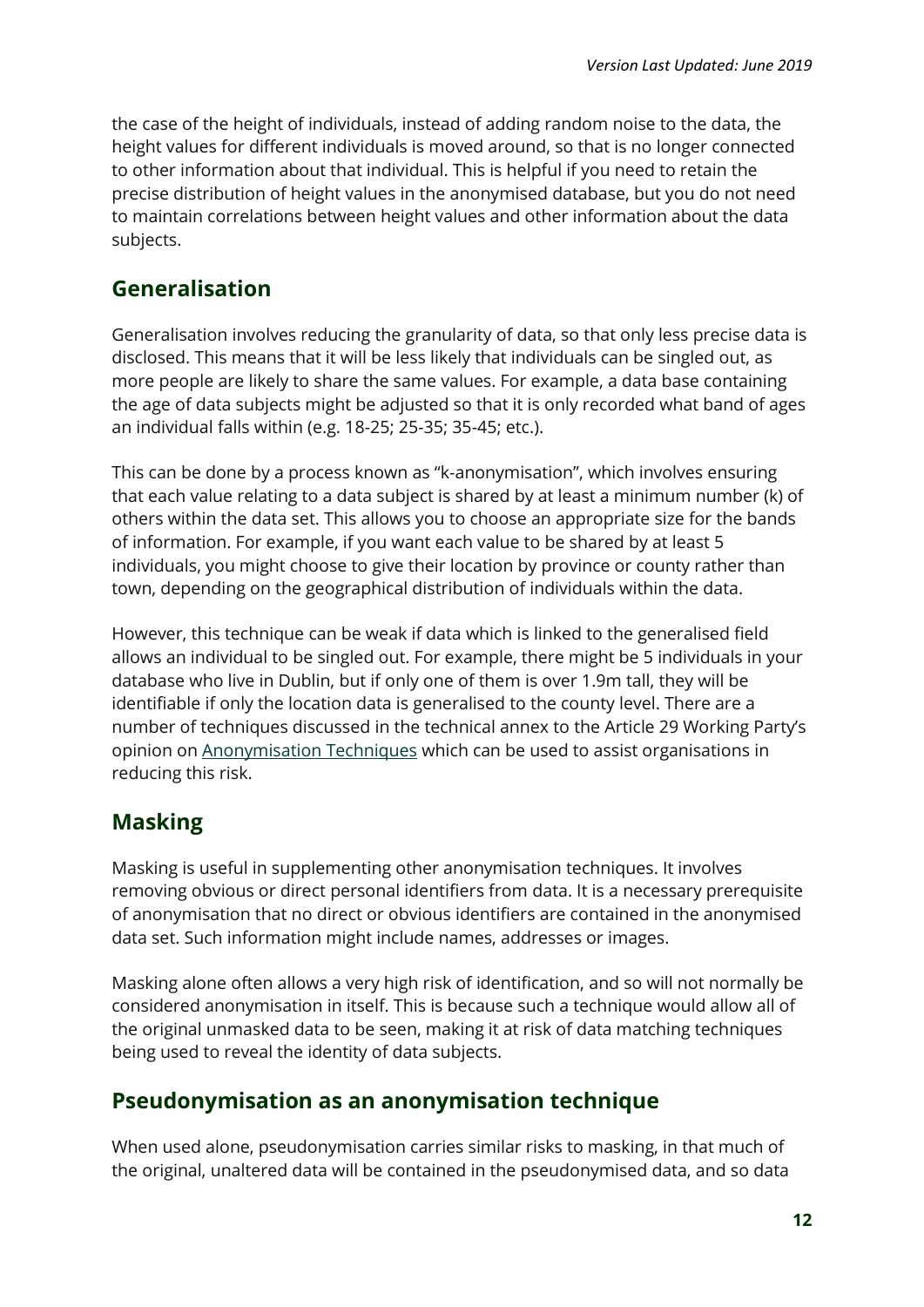matching techniques might be able to identify individual data subjects. It has the further disadvantage that if the pseudonym is reused, it permits the linking together of different records relating to the same individual, which would create further identification risks.

However, pseudonymisation has the advantage of permitting different records relating to the same individual to be linked without storing direct identifiers in the data. This is especially useful in longitudinal studies, or for other purposes where it is necessary to link data collected at different times relating to the same data subject. It can be combined with other techniques in some circumstances to allow for anonymised data to be linked to the same individual, however if doing so, it must be considered with each new set of data to be anonymised whether an identification risk exists, having regard to the existing anonymised data. Given that individuals can still be singled out with pseudonymisation

Pseudonymisation should never be considered an effective means of anonymisation, but can be considered a security enhancing measure to reduce the dataset's "linkability".

#### <span id="page-13-0"></span>**When can personal data be anonymised?**

The process of making data anonymous is itself considered to be "processing" data, so if an organisation wants to anonymise personal data to bring it outside of the scope of Data Protection law, it must be done fairly, in accordance with the relevant law..

For example, in anonymising data, organisations are still normally subject to the principle of 'purpose limitation', provided by Article 5(1)(b) GDPR.

Organisations should inform data subjects when collecting personal data if one of the purposes of data collection is to anonymise the data for future use. If this has not been done, such anonymisation could be considered "further processing" of data for purposes beyond those for which it was originally obtained, which is subject to a number of limitations under the GDPR. In other cases, the anonymisation of data will be ancillary to one of the stated purposes for the collection of data, and so will not be problematic. For example, if anonymisation is used internally within an organisation when data is being accessed for the purpose for which it was obtained, this anonymisation is not a distinct purpose.

There is an exemption to the purpose limitation provided by Articles 5(1)(b) and 89(1) GDPR for the processing of data for archiving purposes in the public interest, scientific or historical research purposes or statistical purposes. Personal data used for such purposes will not be considered to be incompatible with the original purpose for which the personal data was processed.

If anonymisation of personal data is carried out effectively, it can help to reduce the risk of any harm being suffered by data subjects, so it is not likely that data subjects will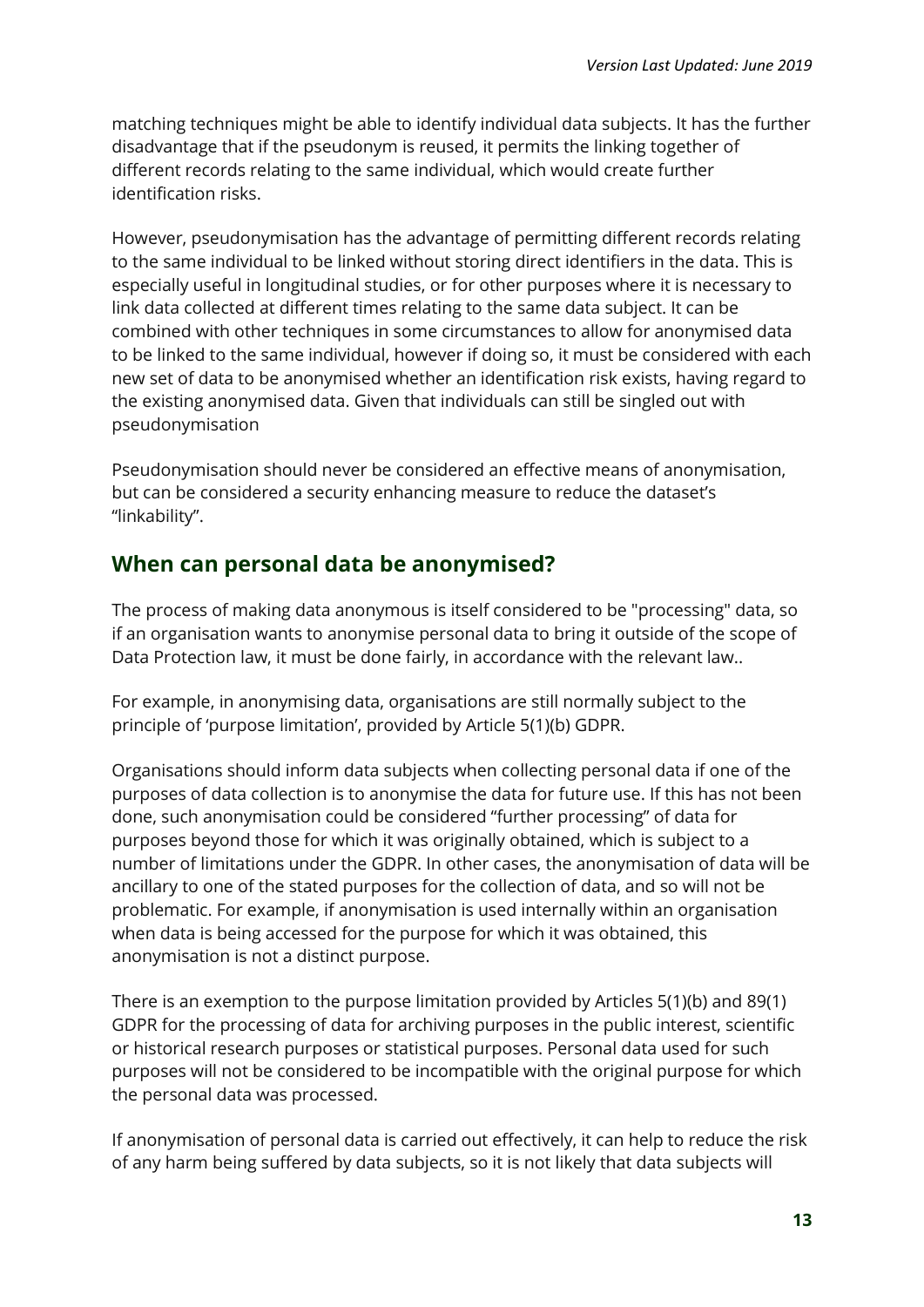have a right to prevent their data from being anonymised, but the effectiveness would have to be evaluated in each case.

#### <span id="page-14-0"></span>**Extracting personal data from partially anonymised databases**

Taking a partially anonymised dataset and processing it to extract personal data is normally considered to be obtaining personal data. The processing of this personal data will thus fall under the remit of data protection law, and will bring with it various obligations regarding personal data which was not obtained directly from an individual. If an organisation can identify an individual in a partially anonymised dataset, they may be considered a data controller, if the organisation meets other criteria for being a data controller

Recital 61 and Article 14 GDPR, for example, require that information in relation to the processing of personal data relating to an individual should be given to them by the data controller, where the personal data are obtained from a source other than the individual themselves, within a reasonable period, depending on the circumstances of the case.

As part of the process of anonymising data, organisations should engage in testing the effectiveness of the anonymisation process on their data, in order to determine its success. This will consider what can be identified once the process is complete, the required effort an attacker or intruder might need to expend in order to re-identify, the overall "usefulness" of the anonymised data and also to gauge how much an increase in anonymisation effort will lead to improvements in the effectiveness of the anonymisation process. As organisations will, in most cases, have retained the original data, identifying individuals in the course of pen testing will not normally reveal any new information about those individuals, and so such processing is not considered obtaining personal data.

#### <span id="page-14-1"></span>**Anonymisation and data retention**

Article 5(1)(e) GDPR requires that personal data not be kept in a form which permits identification of individuals for any longer than is necessary for the purposes for which the personal data are processed. The wording 'in a form which permits identification' refers to the possibility of retaining data which has been fully anonymised.

Article 5(1)(e) also sets out that personal data may be stored for longer periods insofar as the personal data will be processed solely for archiving purposes in the public interest, scientific or historical research purposes or statistical purposes in accordance with Article 89(1) subject to implementation of the appropriate technical and organisational measures in order to safeguard the rights and freedoms of individual..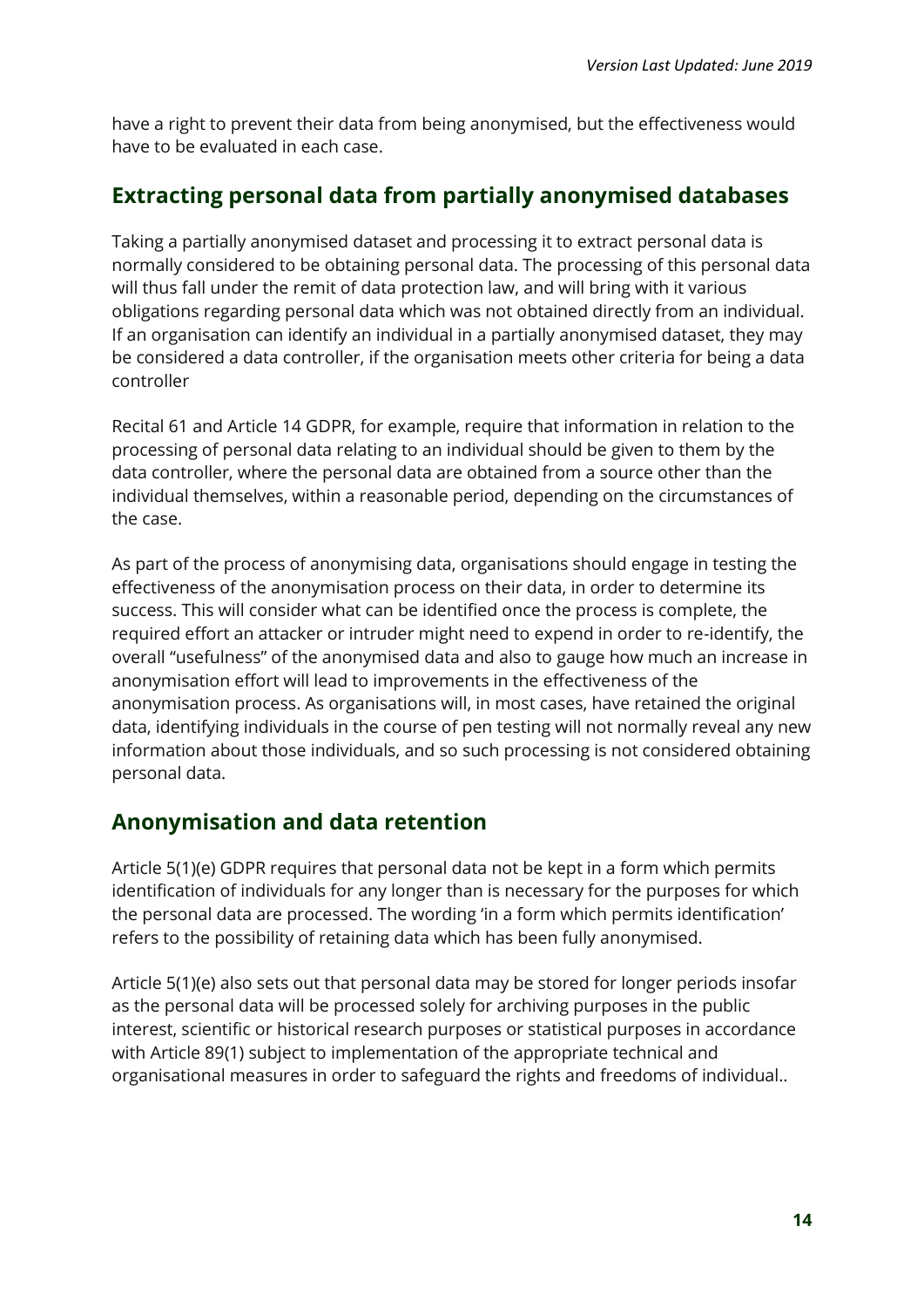#### <span id="page-15-0"></span>**Data retention**

As set out above, data which has been anonymised so as to remove the reasonable possibility of identification of any data subjects is not personal data, and the obligation to retain personal data only for so long as is necessary does not apply. However, if an organisation retains anonymised data on this basis, they should keep its identifiability status under continuous review. In particular, the organisation may come into possession of new information which would allow the anonymised data to be linked to an individual.

Where data about individuals is anonymised on a rolling basis for retention, organisations should be careful not to allow linkages between data which has been anonymised at different times, if those linkages would allow individuals to be identified in any of the anonymised data sets. In particular, where pseudonyms are used, this may allow for the linkage of records between different anonymised datasets unless new pseudonyms are chosen each time. Pseudonyms also present a difficulty in anonymisation if a key is retained, as this would make it possible to identify the data subjects from the anonymised data. Where a key is not retained, pseudonymisation will still allow for singling out, possible linkage and inference, and should not be relied on as effective anonymisation.

#### <span id="page-15-1"></span>**Deletion of source data**

As set out above, data which has undergone a partial anonymisation process will not cease to be personal data if (i) the source data is retained and (ii) individuals would be identifiable from the partially anonymised data with the help of the source data. If organisations intend to retain anonymised data, they are still required to delete the original data once it is no longer needed. Until such original data is deleted, organisations are bound to treat the partially anonymised, or pseudonymised, data as personal data. Individuals will continue to be able to exercise their rights in respect of this data. Once the source data is destroyed, the organisation should again consider and possibly test the effectiveness of the anonymisation.

#### <span id="page-15-2"></span>**Subject access and rectification**

Data subjects have various rights under the GDPR and Data Protection Act 2018, including rights under Article 15 GDPR to request details about their personal data which is held by an organisation and to access their personal data.

Data subjects also have rights under Articles 16 and 17 GDPR to have a data controller correct any incorrect information or delete any personal data in certain circumstances. The obligations on data controllers in responding to such requests are discussed in more detail in our guidance on responding to data subject requests and storage and management of personal data. Organisations should consult these guidance pages to find out more about dealing with these requests.